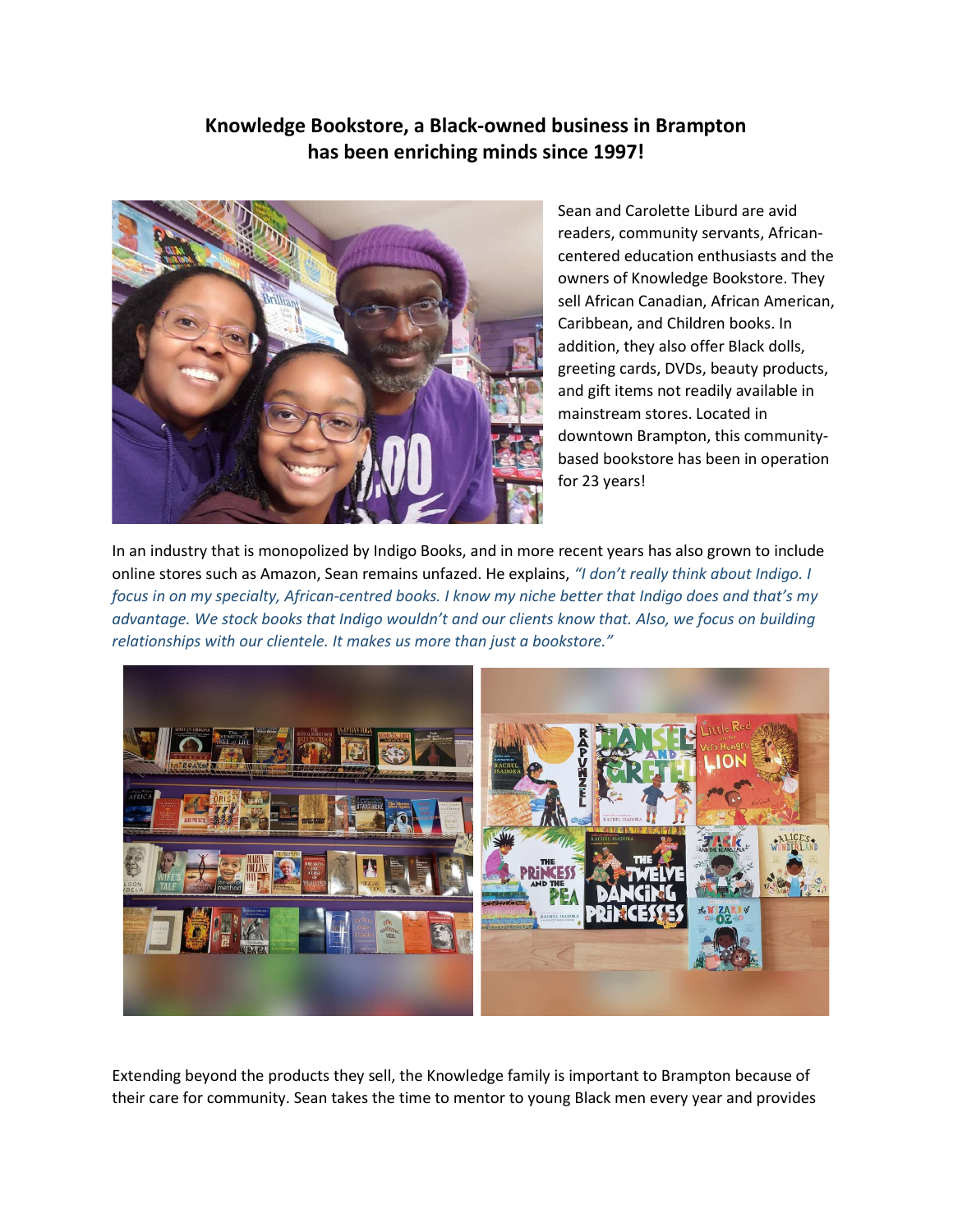opportunities for volunteers and co-op students. In addition, they have given scholarships to young men and women going on to college or university. The Liburds are always willing to lend a helping hand, a listening ear, be a sanctuary, or give a referral. Remembering just one example of their impact, Sean says, "In mid-September 2020, a young man visited us to introduce himself as someone that we have spoken to. We sent numerous books that played a pivotal role in his transformation over the 21 years he was incarcerated." The Knowledge team is an inspiration and example of just how impactful communityminded small businesses are in a city like Brampton.

Despite being in business for as long he has, Sean participated in the Brampton Entrepreneur Centre's (BEC) Starter Company Plus Program to continue the work of learning. The program offers one-on-one guidance from the BEC business advisors, networking events, and a myriad of business workshops. Sean says, "as a small business owner, sometimes you're in your head a lot. I enjoyed the training and homework we had because it reminded me to re-implement some key business practices in the bookstore."



Sean Liburd at Knowledge Bookstore

Sean's advice for anyone looking to start their entrepreneurship journey is to, "find someone that has been doing what you want to do. There's so much that you don't know until you start the business and they'll be able to help you along the way. Also, make sure you have a business plan and consistently take time to evaluate your progress."

Knowledge bookstore has been in business for two very transformative decades and one thing that remains constant is their dedication to serving members of the Black community and anyone who would like to learn about Black history and culture. They are located at 177 Queen Street West in downtown Brampton or online at www.knowledgebookstore.com. They are also launching a new monthly subscription website focused on providing a wide range of children's books. Through this new Shopify